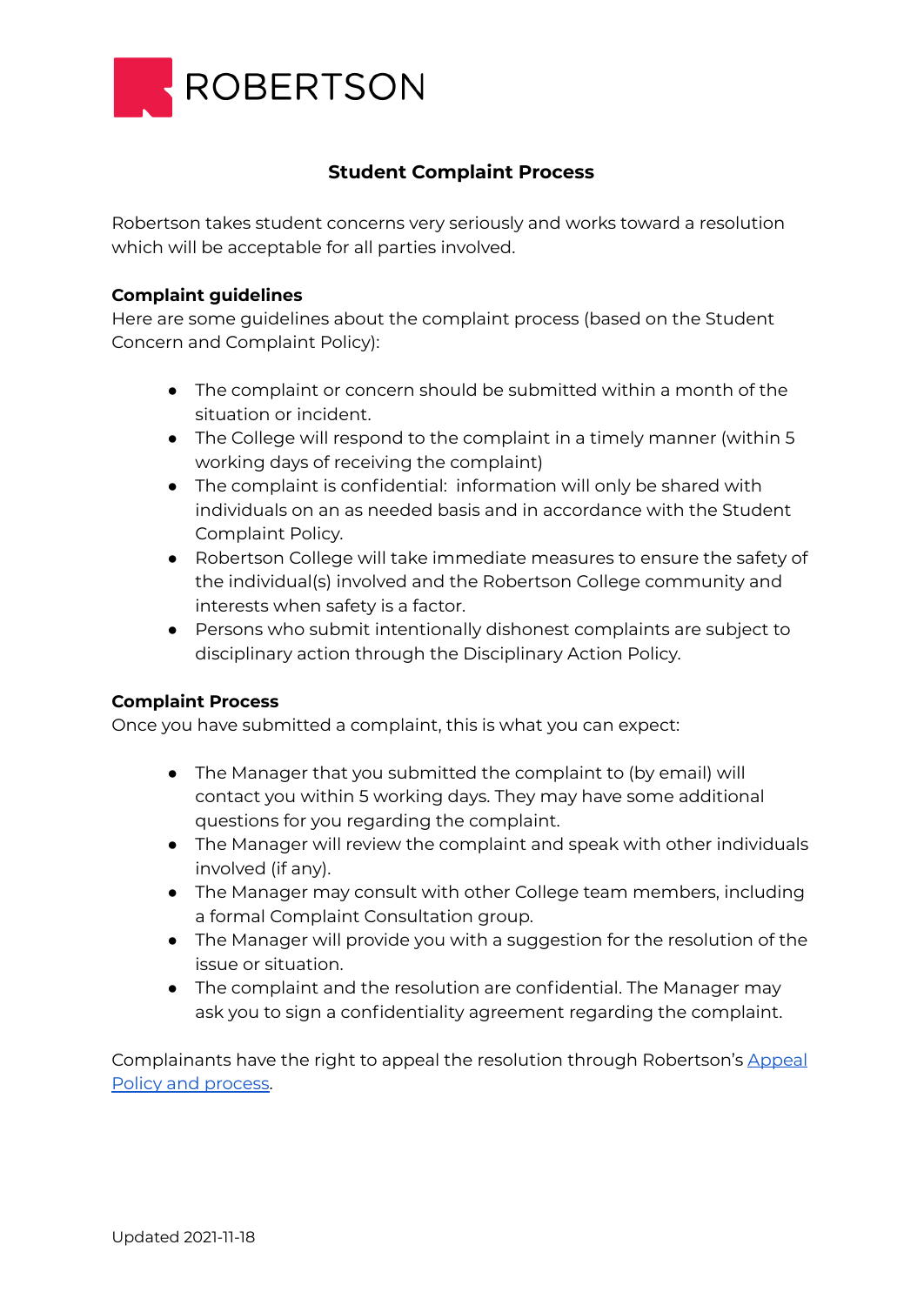

## **Student Complaint Form**

Please complete the following questions regarding your complaint. Please provide as much detail as possible including names of involved parties, location.

| <b>NAME</b>                                                                                                                                                                                                              |  |
|--------------------------------------------------------------------------------------------------------------------------------------------------------------------------------------------------------------------------|--|
| <b>CONTACT INFORMATION</b>                                                                                                                                                                                               |  |
| <b>PROGRAM</b>                                                                                                                                                                                                           |  |
| <b>CAMPUS</b>                                                                                                                                                                                                            |  |
| <b>TYPE OF COMPLAINT</b><br>What is the complaint about?<br>Here are some examples:<br><b>Course or program</b><br>$\bullet$<br><b>Instructor</b><br>$\bullet$<br>• Student Finance<br>• Admissions<br>• Another student |  |
| If it is about something else,<br>please be specific.                                                                                                                                                                    |  |
| <b>NAME OF ALL INVOLVED</b>                                                                                                                                                                                              |  |
| DETAILS OF THE CONCERN/<br><b>COMPLAINT</b><br>(Please be as specific as you can,<br>including the dates and times that<br>are related to the situation, if<br>applicable)                                               |  |
| <b>TODAY'S DATE</b>                                                                                                                                                                                                      |  |